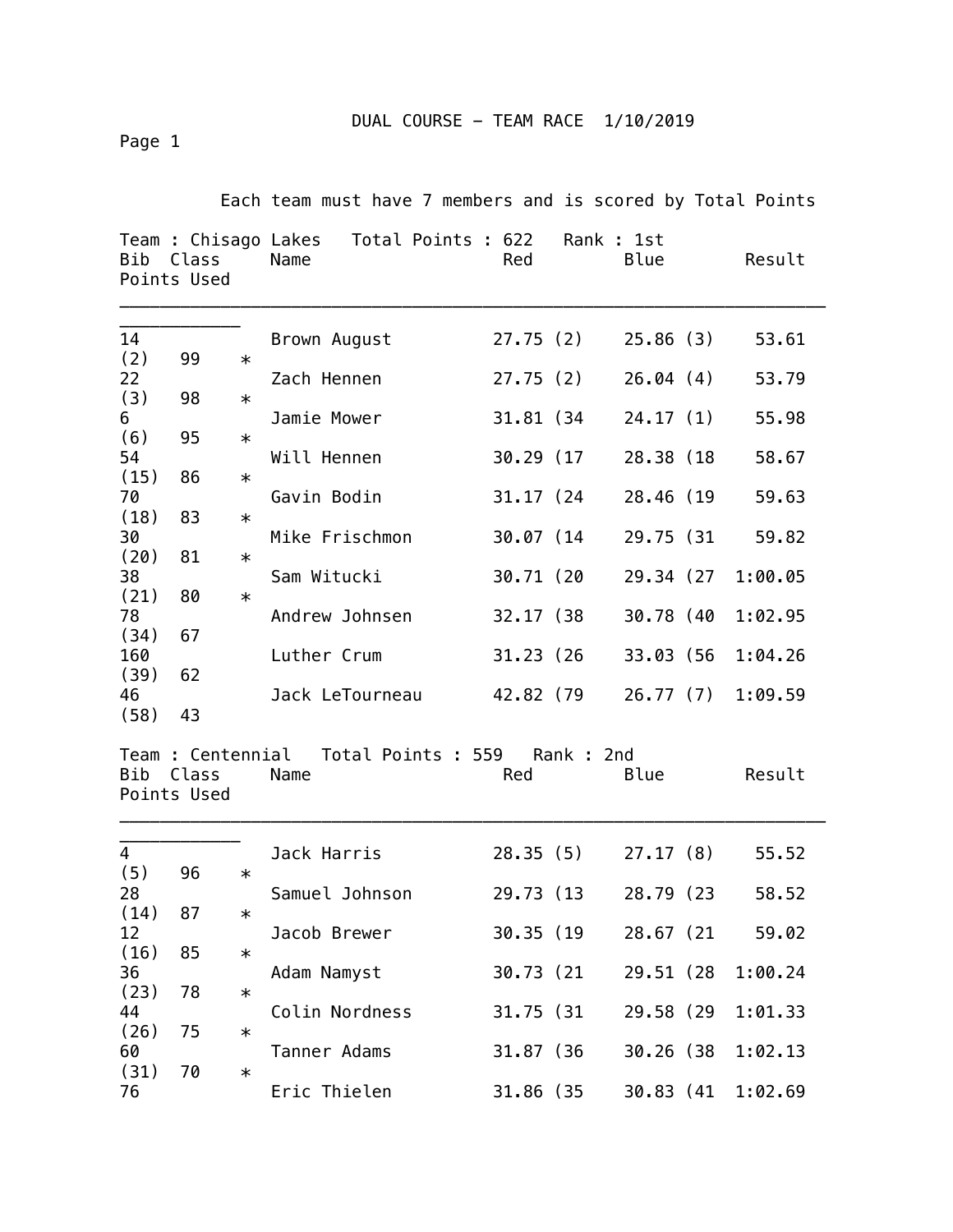| (33)<br>68         | 68                                    | $\ast$ | Kameron Galetka              | 33.78 (48)              | 32.25 (51                | 1:06.03 |
|--------------------|---------------------------------------|--------|------------------------------|-------------------------|--------------------------|---------|
| (46)               | 55                                    |        |                              |                         |                          |         |
| 20<br>(52)         | 49                                    |        | Michael Munson               | 39.35 (69               | 28.68 (22                | 1:08.03 |
| 52<br>(62)         | 39                                    |        | Ashton Slotsve               | 42.29 (76               | 29.03 (24                | 1:11.32 |
| Bib                | Team : Blaine<br>Class<br>Points Used |        | Total Points : 530<br>Name   | Rank: 3rd<br>Red        | Blue                     | Result  |
| 75                 |                                       |        | Teagan Snyder                | 28.69(7)                | 28.23 (14)               | 56.92   |
| (10)<br>11         | 91                                    | $\ast$ | Blake VanGuilder             | 28.93(9)                | 28.08 (13                | 57.01   |
| (11)<br>43         | 90                                    | $\ast$ | Cole Martin                  | 30.14 (16)              | 28.33 (16                | 58.47   |
| (13)<br>132        | 88                                    | $\ast$ | Dylan Kolb                   | 31.33 (29)              | 28.33 (16)               | 59.66   |
| (19)<br>59         | 82                                    | $\ast$ | Andy Vanyo                   | 32.28 (39)              | 31.37 (46)               | 1:03.65 |
| (36)               | 65                                    | $\ast$ |                              |                         |                          |         |
| 133<br>(40)        | 61                                    | $\ast$ | Frank Long                   | 31.76 (32               | 32.53 (54                | 1:04.29 |
| 139<br>(48)        | 53                                    | $\ast$ | Roger McQuay                 | 34.19 (52)              | 32.34 (52)               | 1:06.53 |
| 19                 |                                       |        | Carter Blondel               | 42.72 (78               | 26.38(5)                 | 1:09.10 |
| (55)<br>131<br>135 | 46                                    |        | Nate Killian<br>Quinn Snyder | 29.69 (12)<br>30.09 (15 | <b>DNF</b><br><b>DNF</b> |         |
| Bib                | Team: Andover<br>Class<br>Points Used |        | Total Points : 523<br>Name   | Rank: 4th<br>Red        | Blue                     | Result  |
| 9                  |                                       |        | Jack Reinardy                | 28.43(6)                | 27.70 (12)               | 56.13   |
| (7)<br>49          | 94                                    | $\ast$ | Brandon Schroeder            | 28.87(8)                | 28.32 (15                | 57.19   |
| (12)<br>17         | 89                                    | $\ast$ | Carson Smith                 | 31.29 (28               | 30.03 (34                | 1:01.32 |
| (25)<br>25         | 76                                    | $\ast$ | Tate Johnson                 | 31.18 (25               | 30.20 (36                | 1:01.38 |
| (27)               | 74                                    | $\ast$ |                              |                         |                          |         |
| 65<br>(28)         | 73                                    | $\ast$ | Kyle Sanders                 | 32.85 (42               | 28.65 (20                | 1:01.50 |

\_\_\_\_\_\_\_\_\_\_\_\_\_\_\_\_\_\_\_\_\_\_\_\_\_\_\_\_\_\_\_\_\_\_\_\_\_\_\_\_\_\_\_\_\_\_\_\_\_\_\_\_\_\_\_\_\_\_\_\_\_\_\_\_\_\_\_\_\_\_

\_\_\_\_\_\_\_\_\_\_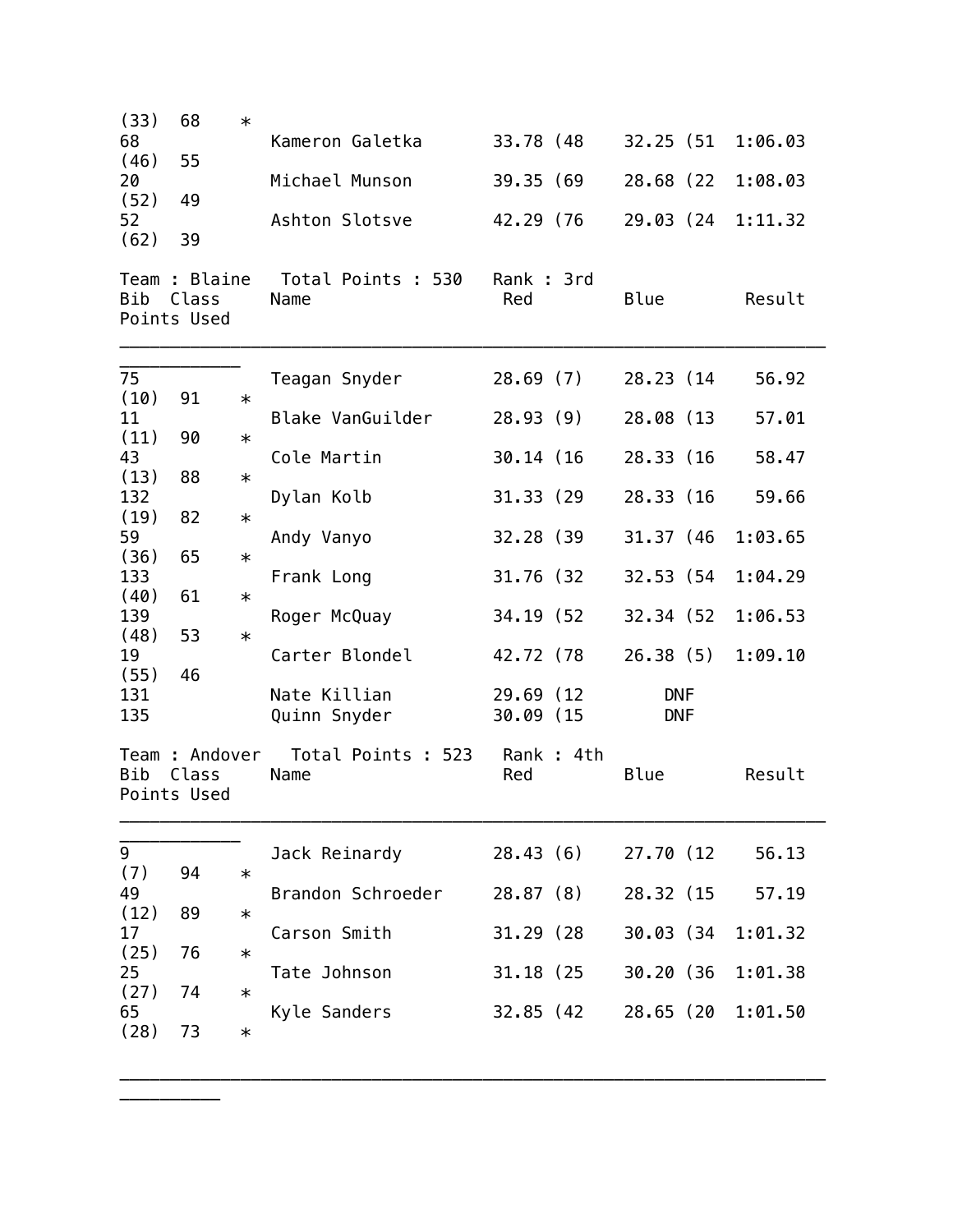## Ski Club Software from www.SplitSecond.com 1/11/2019 9:04:25 AM

~~~~~~~~~~~~~~~~~~~~~~~~~~~~~~~~~~~

~~~~~~~~~~~~~~~~~~~~~~~~~~~~~~~~~~~ NEW PAGE

## DUAL COURSE - TEAM RACE 1/10/2019

Page 2

Each team must have 7 members and is scored by Total Points

| Bib                   | Team : Andover<br>Class<br>Points Used |        | Total Points : 523<br>Name | Red              | Rank : 4th | Blue       | Result  |
|-----------------------|----------------------------------------|--------|----------------------------|------------------|------------|------------|---------|
| 41<br>(41)            | 60                                     | $\ast$ | Ben Audette                | 33.15 (45)       |            | 31.81 (48) | 1:04.96 |
| 57                    |                                        |        | Jonah Carroll              | 33.78 (48)       |            | 31.92 (50  | 1:05.70 |
| (44)<br>33            | 57                                     | $\ast$ | Miles Hanson               | 34.62 (54        |            | 32.49 (53) | 1:07.11 |
| (49)                  | 52                                     |        |                            |                  |            |            |         |
| 114<br>(54)           | 47                                     |        | Corey Domeier              | 35.59 (58)       |            | 33.35 (57  | 1:08.94 |
| 116<br>(61)           | 40                                     |        | Ryan Lazan                 | 36.34 (61)       |            | 34.88 (63  | 1:11.22 |
| Bib                   | Team : Anoka<br>Class<br>Points Used   |        | Total Points : 475<br>Name | Rank: 5th<br>Red |            | Blue       | Result  |
| $\overline{2}$<br>(8) | 93                                     | $\ast$ | Nolan Brunn                | 29.42 (11        |            | 27.18(9)   | 56.60   |
| 10                    |                                        |        | Ethan Bailey               | 30.29 (17        |            | 29.13 (25) | 59.42   |
| (17)<br>66            | 84                                     | $\ast$ | Jacob Gawreluk             | 32.12 (37)       |            | 29.77 (32) | 1:01.89 |
| (30)                  | 71                                     | $\ast$ |                            |                  |            |            |         |
| 26<br>(38)            | 63                                     | $\ast$ | Aiden Jouppi               | 33.00 (44        |            | 31.10(43)  | 1:04.10 |
| 18                    |                                        |        | Gavin Gillespie            | 34.02 (50        |            | 31.23 (45) | 1:05.25 |
| (42)<br>120           | 59                                     | $\ast$ | Ian Brunn                  | 31.76 (32)       |            | 34.29 (59  | 1:06.05 |
| (47)                  | 54                                     | $\ast$ |                            |                  |            |            |         |
| 34<br>(50)            | 51                                     | $\ast$ | Carter Toumela             | 37.21 (65        |            | 29.96 (33) | 1:07.17 |
| 42<br>(51)            | 50                                     |        | Ian Mugglin                | 35.00 (56        |            | 32.60 (55  | 1:07.60 |
| 58                    |                                        |        | Jackson Shepard            | 36.08 (60        |            | 34.44 (61  | 1:10.52 |
| (60)                  | 41                                     |        |                            |                  |            |            |         |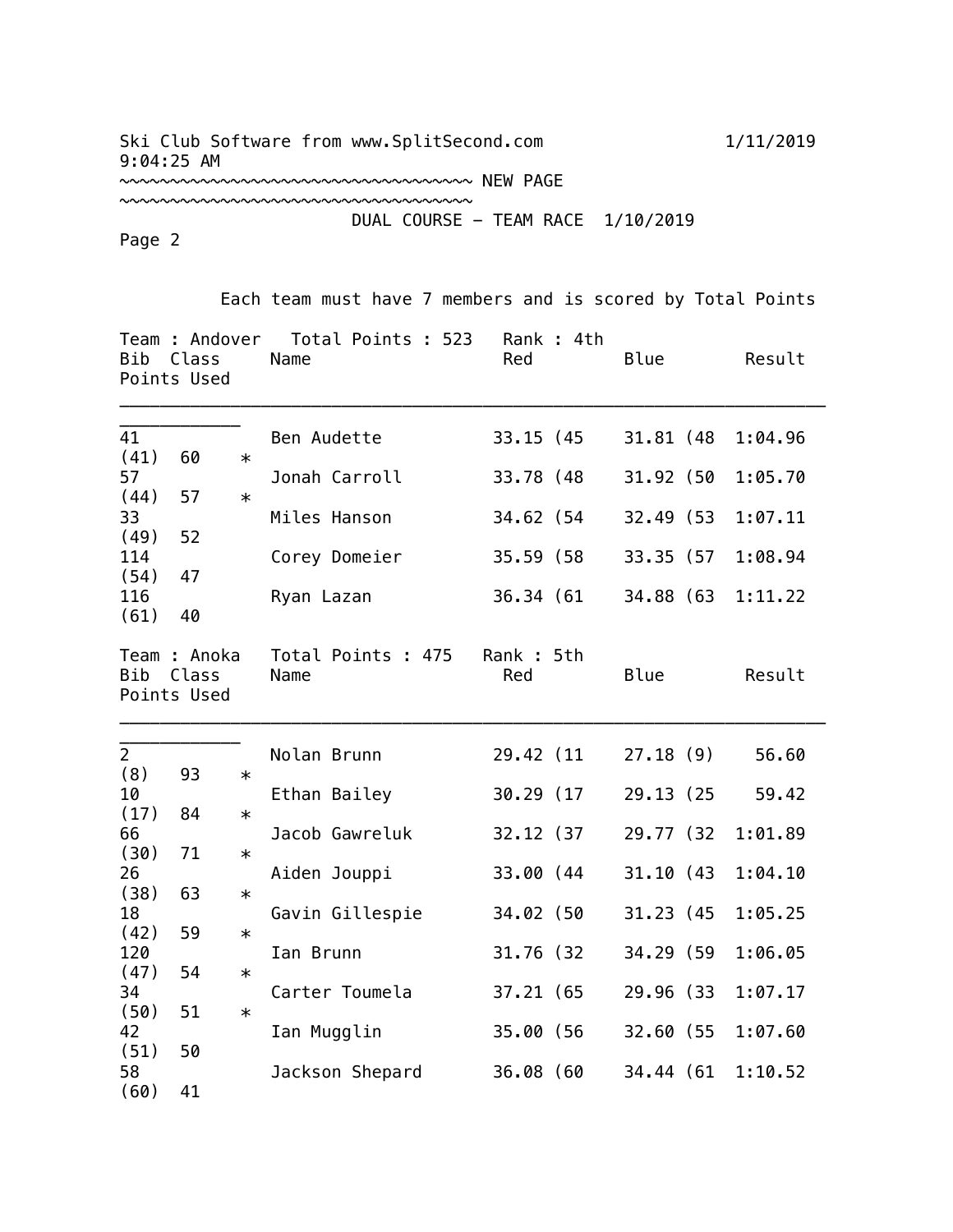| 74<br>$(67)$ 34              |                          |        | Donovan Schumacher 35.89 (59                             |                          | 37.98 (72              | 1:13.87            |
|------------------------------|--------------------------|--------|----------------------------------------------------------|--------------------------|------------------------|--------------------|
|                              | Bib Class<br>Points Used |        | Team : NW Alpine  Total Points : 441  Rank : 6th<br>Name | Red                      | Blue                   | Result             |
| 91                           |                          |        | BLAKE QUALL                                              | 27.78 (4)                | 25.71(2)               | 53.49              |
| (1)<br>94                    | 100                      | $\ast$ | COLIN BURFEIND                                           | 27.21(1)                 | 26.59(6)               | 53.80              |
| (4)<br>97                    | 97                       | $\ast$ | WILLIAM KLABUNDE                                         | 30.89 (22                | 29.17 (26              | 1:00.06            |
| (22)<br>99                   | 79                       | $\ast$ | CHRISTIAN BURFEIND                                       | 31.42 (30                | 30.24 (37              | 1:01.66            |
| (29)<br>98                   | 72                       | $\ast$ | PETER MELBY                                              | 36.72 (62                | 35.05 (65              | 1:11.77            |
| (64)<br>92                   | 37                       | $\ast$ | JACKSON HOLST                                            | 38.84 (68                | 36.53 (68              | 1:15.37            |
| (69)<br>401                  | 32                       | $\ast$ | DREW BECKSTRAND                                          | 43.45 (81                | 42.45 (79              | 1:25.90            |
| (77)<br>96                   | 24                       | $\ast$ | <b>BEN KIESOW</b>                                        | 45.96 (84                | 40.47 (77              | 1:26.43            |
| (78)<br>400                  | 23                       |        | CONNOR RITTERS                                           | 56.17 (88                | 48.02 (84              | 1:44.19            |
|                              |                          |        |                                                          |                          |                        |                    |
| (83)<br>93                   | 18                       |        | THOMAS BESKOW                                            | <b>DNS</b>               | <b>DNS</b>             |                    |
|                              | Bib Class<br>Points Used |        | Team : Coon Rapids Total Points : 343 Rank : 7th<br>Name | Red                      | Blue                   | Result             |
| 15                           |                          |        | Reed Smith                                               | 29.23 (10                | 27.66 (11              | 56.89              |
| (9)<br>79                    | 92                       | $\ast$ | Ky Tweedy                                                | 31.08 (23                | 29.61 (30              | 1:00.69            |
| (24)<br>63                   | 77                       | $\ast$ | Jacob Hawkinson                                          | 32.42 (40                | 30.93 (42              | 1:03.35            |
| (35)<br>39                   | 66                       | $\ast$ | Nico Tweedy                                              | 31.27 (27)               | 39.15 (76              | 1:10.42            |
| (59)                         | 42                       | $\ast$ |                                                          |                          |                        |                    |
| 55<br>(73)                   | 28                       | $\ast$ | Lucas Phillips                                           | 40.31 (72)               | 37.84 (71              | 1:18.15            |
| 47<br>(80)<br>$\overline{7}$ | 21                       | $\ast$ | Louis Kuntze<br>Ryan Wylde                               | 47.13 (85<br>1:02.85(89) | 45.74 (81<br>51.65 (85 | 1:32.87<br>1:54.50 |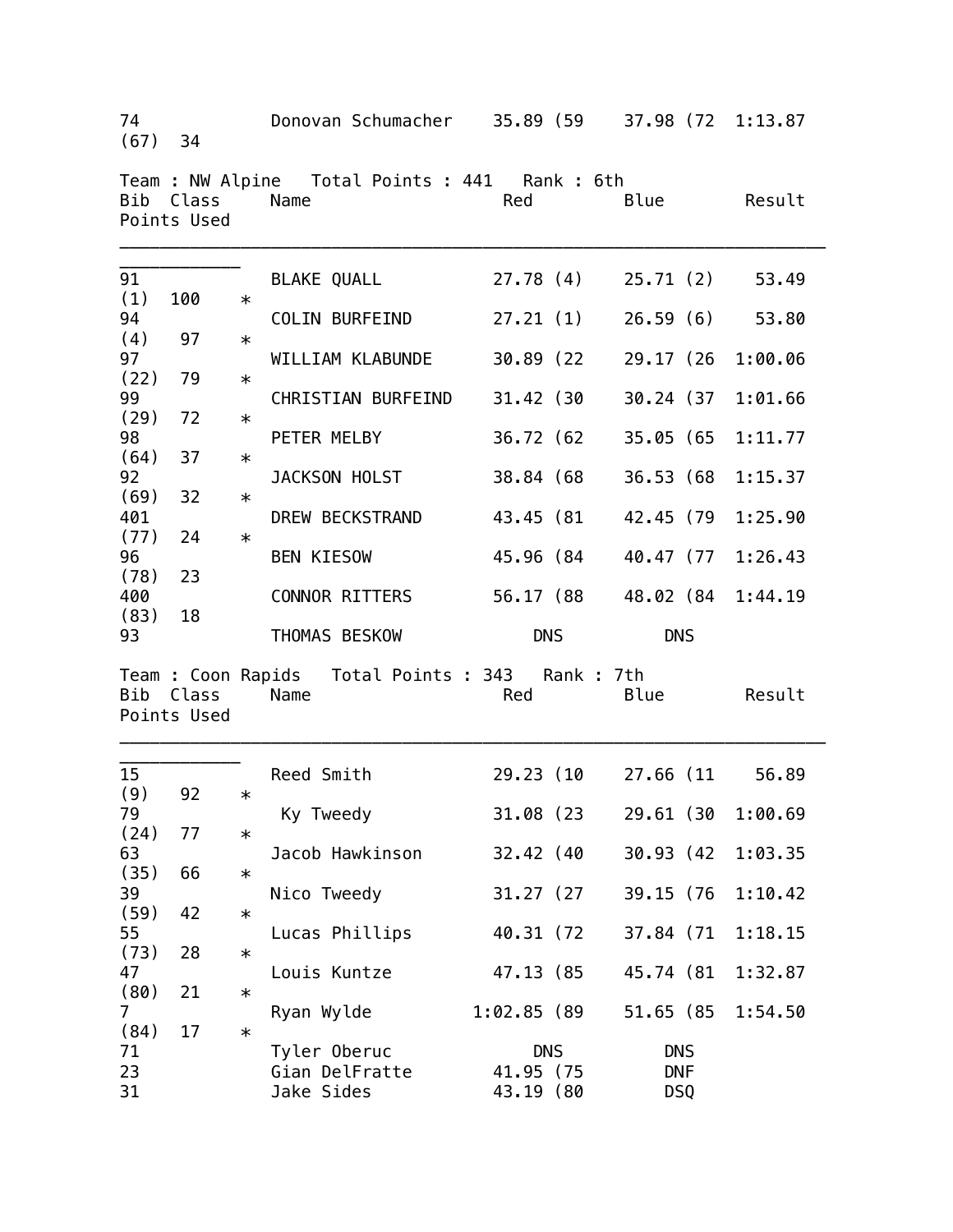Ski Club Software from www.SplitSecond.com 1/11/2019 9:04:25 AM

~~~~~~~~~~~~~~~~~~~~~~~~~~~~~~~~~~~

~~~~~~~~~~~~~~~~~~~~~~~~~~~~~~~~~~~ NEW PAGE

DUAL COURSE - TEAM RACE 1/10/2019

Page 3

\_\_\_\_\_\_\_\_\_\_\_\_

\_\_\_\_\_\_\_\_\_\_\_\_

\_\_\_\_\_\_\_\_\_\_

Each team must have 7 members and is scored by Total Points

| Team : Coon Rapids Total Points : 343 Rank : 7th<br>Bib Class | Name |  | Red |  | Blue | Result |  |
|---------------------------------------------------------------|------|--|-----|--|------|--------|--|
| Points Used                                                   |      |  |     |  |      |        |  |

\_\_\_\_\_\_\_\_\_\_\_\_\_\_\_\_\_\_\_\_\_\_\_\_\_\_\_\_\_\_\_\_\_\_\_\_\_\_\_\_\_\_\_\_\_\_\_\_\_\_\_\_\_\_\_\_\_\_\_\_\_\_\_\_\_\_\_\_\_\_

Team : Armstrong Total Points : 326 Rank : 8th Bib Class Name **Red** Blue Result Points Used \_\_\_\_\_\_\_\_\_\_\_\_\_\_\_\_\_\_\_\_\_\_\_\_\_\_\_\_\_\_\_\_\_\_\_\_\_\_\_\_\_\_\_\_\_\_\_\_\_\_\_\_\_\_\_\_\_\_\_\_\_\_\_\_\_\_\_\_\_\_

| 81   |             |        | Carter Schoenberg                        | 32.51 (41) |            | 30.08 (35 | 1:02.59           |
|------|-------------|--------|------------------------------------------|------------|------------|-----------|-------------------|
| (32) | 69          | $\ast$ |                                          |            |            |           |                   |
| 83   |             |        | Jackson Kubitschek                       | 32.89 (43) |            | 31.14 (44 | 1:04.03           |
| (37) | 64          | $\ast$ |                                          |            |            |           |                   |
| 85   |             |        | Owen Smith                               | 34.12 (51) |            | 31.90 (49 | 1:06.02           |
| (45) | 56          | $\ast$ |                                          |            |            |           |                   |
| 86   |             |        | Trym Wian                                | 35.54 (57) |            | 33.68 (58 | 1:09.22           |
| (56) | 45          | $\ast$ |                                          |            |            |           |                   |
| 87   |             |        | Tony Rausch                              | 38.28 (67) |            | 36.90 (69 | 1:15.18           |
| (68) | 33          | $\ast$ |                                          |            |            |           |                   |
| 89   |             |        | Jameson Kubitschek                       | 39.51 (70  |            | 37.01 (70 | 1:16.52           |
| (71) | 30          | $\ast$ |                                          |            |            |           |                   |
| 84   |             |        | Andrew Ganger                            | 43.52 (82) |            | 34.30 (60 | 1:17.82           |
| (72) | 29          | $\ast$ |                                          |            |            |           |                   |
| 183  |             |        | Hayden Hill                              | 40.29 (71  |            | 38.31 (73 | 1:18.60           |
| (74) | 27          |        |                                          |            |            |           |                   |
| 88   |             |        | Zerind Spore                             | 42.34 (77  |            |           | 38.76 (74 1:21.10 |
| (76) | 25          |        |                                          |            |            |           |                   |
| 82   |             |        | Matthew Shapiro                          | <b>DNF</b> |            | 30.73 (39 |                   |
|      |             |        |                                          |            |            |           |                   |
|      |             |        | Team : Champlin Park  Total Points : 159 |            | Rank : 9th |           |                   |
| Bib  | Class       |        | Name                                     | Red        |            | Blue      | Result            |
|      | Points Used |        |                                          |            |            |           |                   |
|      |             |        |                                          |            |            |           |                   |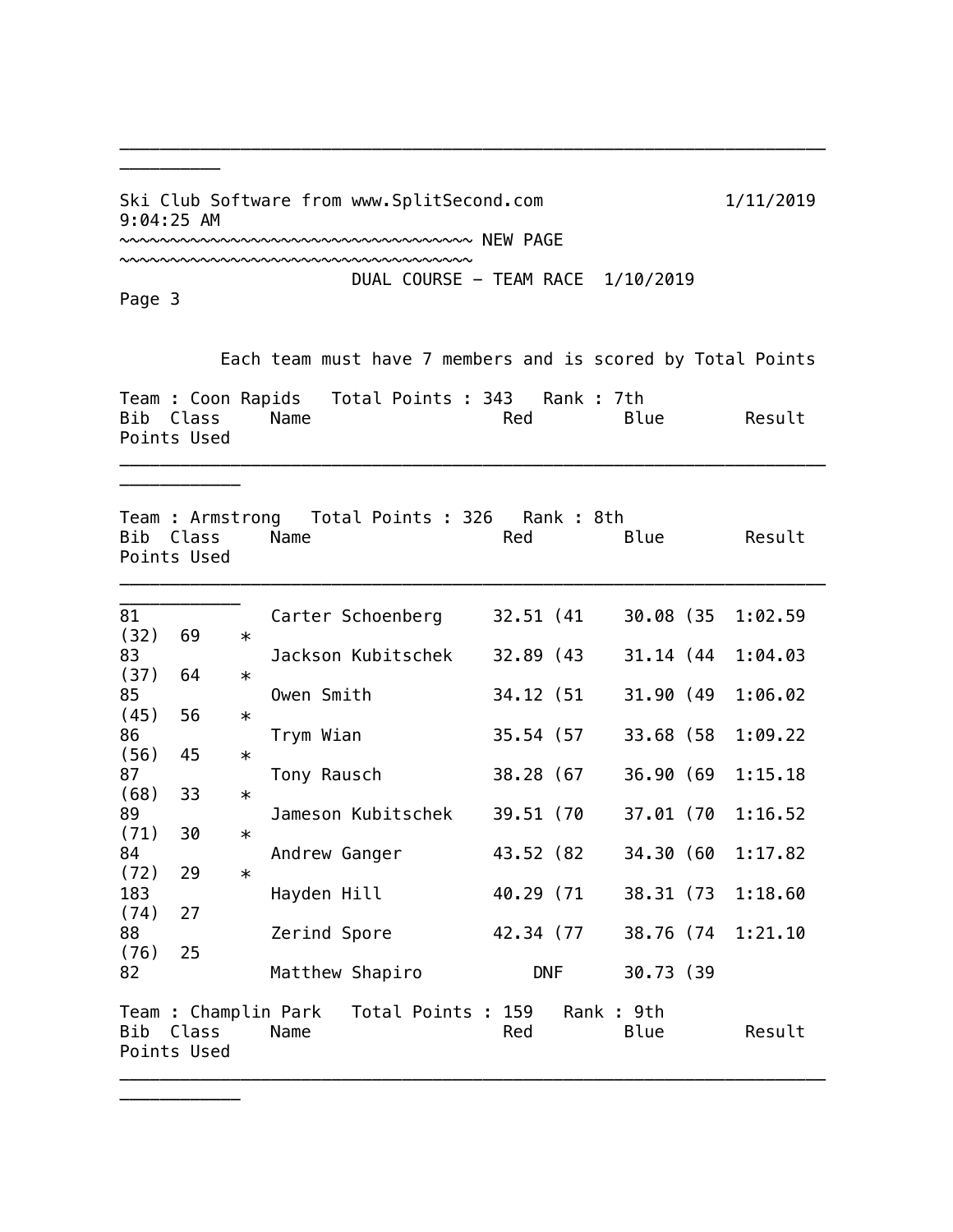| 29          |                      |        | Aidan Henchen                                 | 37.08 (63          | 34.46 (62) | 1:11.54 |
|-------------|----------------------|--------|-----------------------------------------------|--------------------|------------|---------|
| (63)        | 38                   | $\ast$ |                                               |                    |            |         |
| 37<br>(65)  | 36                   | $\ast$ | Jack Thomason                                 | 37.42 (66          | 34.92 (64  | 1:12.34 |
| 77          |                      |        | Anthony Herlitz                               | 37.15 (64          | 36.06 (67  | 1:13.21 |
| (66)        | 35                   | $\ast$ |                                               |                    |            |         |
| 69<br>(70)  | 31                   | $\ast$ | Caiden Spinner                                | 34.72 (55          | 41.39 (78  | 1:16.11 |
| 45          |                      |        | Sam Johnson                                   | 51.35 (87          | 47.57 (83  | 1:38.92 |
| (82)        | 19                   | $\ast$ |                                               |                    |            |         |
| 13          |                      |        | Wyatt Horstmann                               | 34.28 (53          | <b>DSQ</b> |         |
| Bib         | Class<br>Points Used |        | Team : St. Francis Total Points : 118<br>Name | Rank : 10th<br>Red | Blue       | Result  |
| 600         |                      |        | Jack Wangensteen                              | 41.68 (74          | 27.20 (10  | 1:08.88 |
| (53)        | 48                   | $\ast$ |                                               |                    |            |         |
| 601         |                      |        | Logan Cox                                     | 33.42 (46          | 35.98 (66  | 1:09.40 |
| (57)<br>602 | 44                   | $\ast$ | Matt Enfield                                  | 41.67 (73          | 38.81 (75  | 1:20.48 |
| (75)        | 26                   | $\ast$ |                                               |                    |            |         |
| Bib         | Class<br>Points Used |        | Team : Irondale  Total Points : 100<br>Name   | Rank : 11th<br>Red | Blue       | Result  |
| 8           |                      |        | Alex Presseller                               | 33.48 (47          | 31.78 (47  | 1:05.26 |
| (43)        | 58                   | $\ast$ |                                               |                    |            |         |
| 24          |                      |        | Victor Walther                                | 43.98 (83          | 44.17 (80  | 1:28.15 |
| (79)        | 22                   | $\ast$ |                                               |                    |            |         |
| 40<br>(81)  | 20                   | $\ast$ | Lloyd Hilsgen                                 | 47.98 (86          | 45.96 (82  | 1:33.94 |
| 16          |                      |        | Calvin Davies                                 | <b>DNS</b>         | <b>DNS</b> |         |

\_\_\_\_\_\_\_\_\_\_\_\_\_\_\_\_\_\_\_\_\_\_\_\_\_\_\_\_\_\_\_\_\_\_\_\_\_\_\_\_\_\_\_\_\_\_\_\_\_\_\_\_\_\_\_\_\_\_\_\_\_\_\_\_\_\_\_\_\_\_

 $\bar{\phantom{a}}$  and  $\bar{\phantom{a}}$